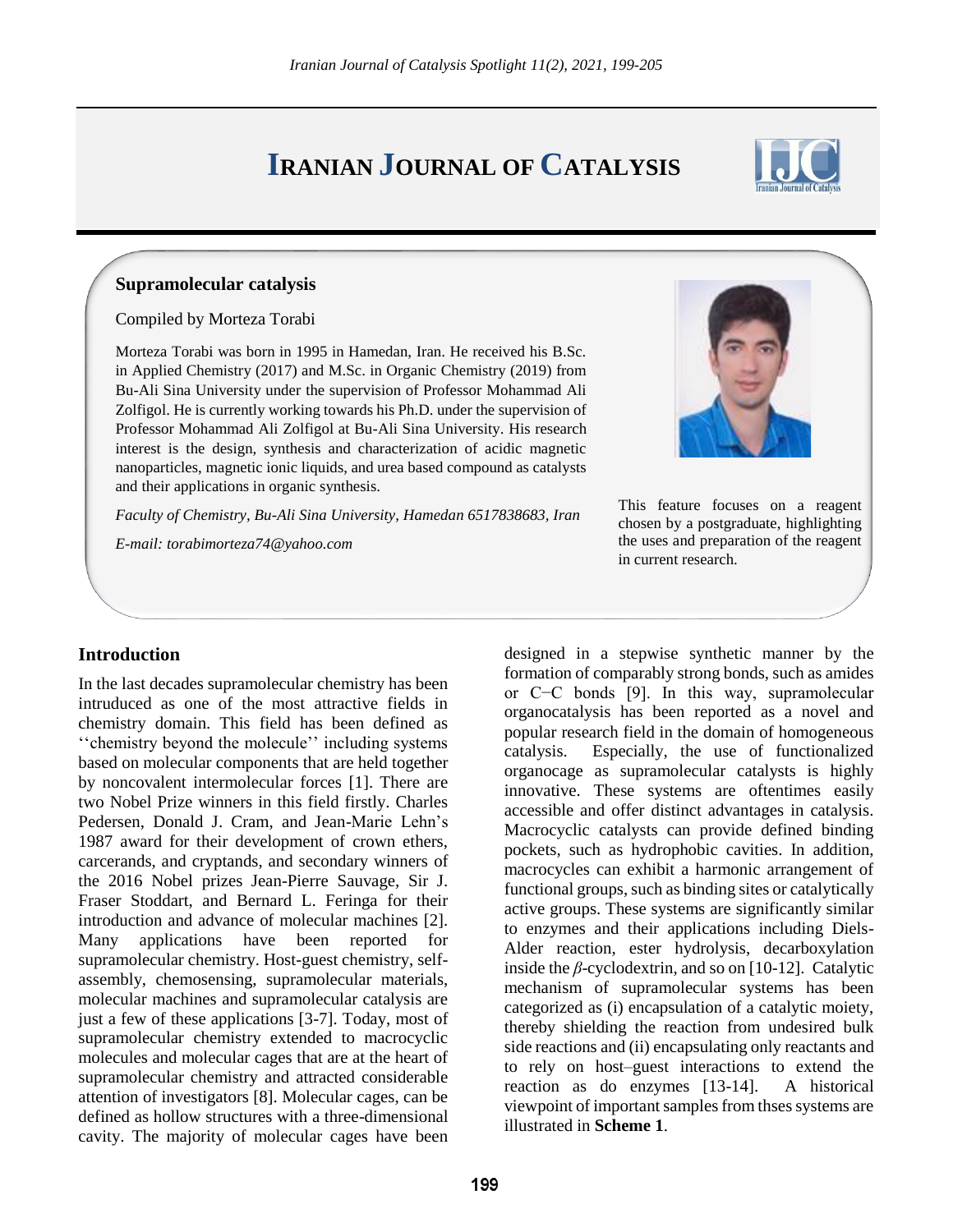

**Scheme 1**. The timeline of a number of most important supramolecules.

The goal of synthesis and designing of supramolecular catalysis is to create a micro- or nano-environment having features different from the bulk solution. In this situation, reactivity is different with normal conditions in solution, and thus the rate of the reaction, and further the products, can be different with the situation of classic catalysis [15]. Scientists try to developed new, efficient and selective supramolecular catalystic systems. The chemistry of supramolecular catalysis has been comprehensively reviewed [16-20]. In this spotlight, the catalytic performance of supramolecular catalysis in the synthetic organic methodologies were highlighted.

## **Abstracts**

**(A)** In 2019, Gosh and coworkers reported a new and multifunctional macrocyclic organocatalyst which has bisamide and trisamine functional groups. These units act as hydrogen-bonding donors and have a good catalytic performance in a multi-component reaction between isatin, malononitril and toluidines. In the absence of a catalyst, synthesis of highly substituted pyrroloacridinone has little efficiency, while in the presence of macrocyclic catalyst (10 mol%), the yield of polycyclic product was significantly increased up to 91%. Moreover, the catalyst was dispersed in water or water/alcohol mixtures, where catalyst aggregates ranging were observed in size of 70-100 nm [21].



**(B)** In recent years, coordination cages have been increasingly developed as an important subclass of supramolecular chemistry. In 2006, Yoshizawa and coworkers described an aqueous organopalladium cage which created a hydrophobic reaction environment in aqueous solution. Due to the unique feature of this system, it can be used effectively in catalytic Diels-Alder reaction of anthracene and phthalimide guests. Interestingly, the reaction has been promoted at a terminal rather than central anthracene ring which have an unusual regioselectivity in the Diels-Alder reactions [22].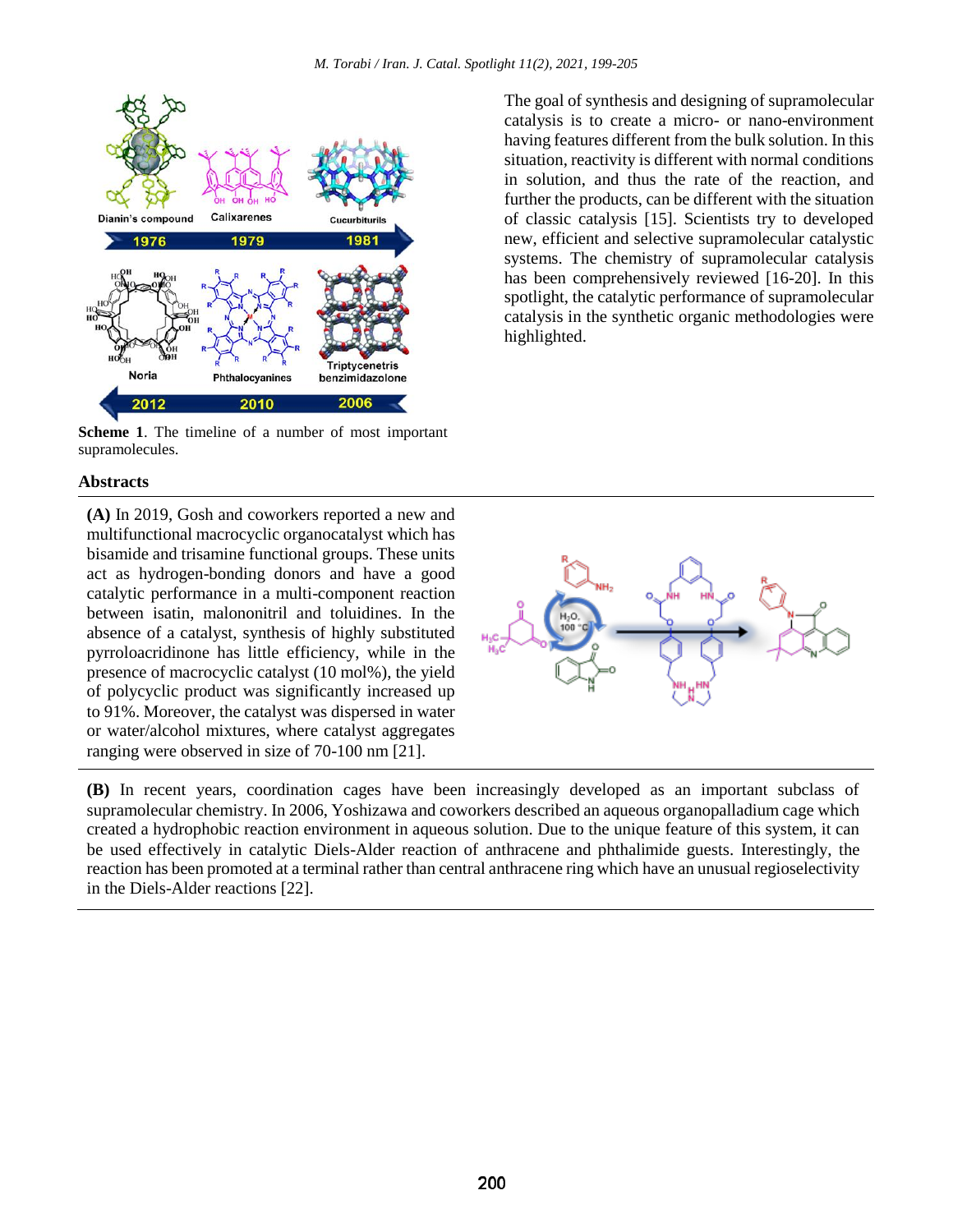*M. Torabi / Iran. J. Catal. Spotlight 11(2), 2021, 199-205*



**(C)** So far, several catalytic applications of *β*cyclodextrin have been reported [23]. For example, in 2015, Dipak and coworkers have used *β*-cyclodextrin as an effective supramolecular biodegradable and reusable catalyst in multi-component synthesis of dihydropyrano[2,3-c]pyrazole and spiro[indoline-3,4'-pyrano[2,3-c]pyrazole] in aqueous and neutral conditions [23].

**(D)** The first calixarene has been reported in 1979. Literature surveys shows that many calixarene derivatives have been reported up to now [24]. In 2013, Fernandes and coworkers have described the tetrasulfonated calix[4]arene as an organocatalyst for the Povarov reaction. 4-Bromoaniline, formaldehyde and styrene were reacted *via* a three-component reaction to yield julolidine-derivatives. They investigated several inorganic and organic acids but only sulfuric acid gave a moderate yield of 60% with a little diastereoselectivity (12% de). In contrast, the calix[4]arene provided the product in 70% yield and 74% de. Indeed, calix[4]arene has shown good activity and stereoselectivity [25].



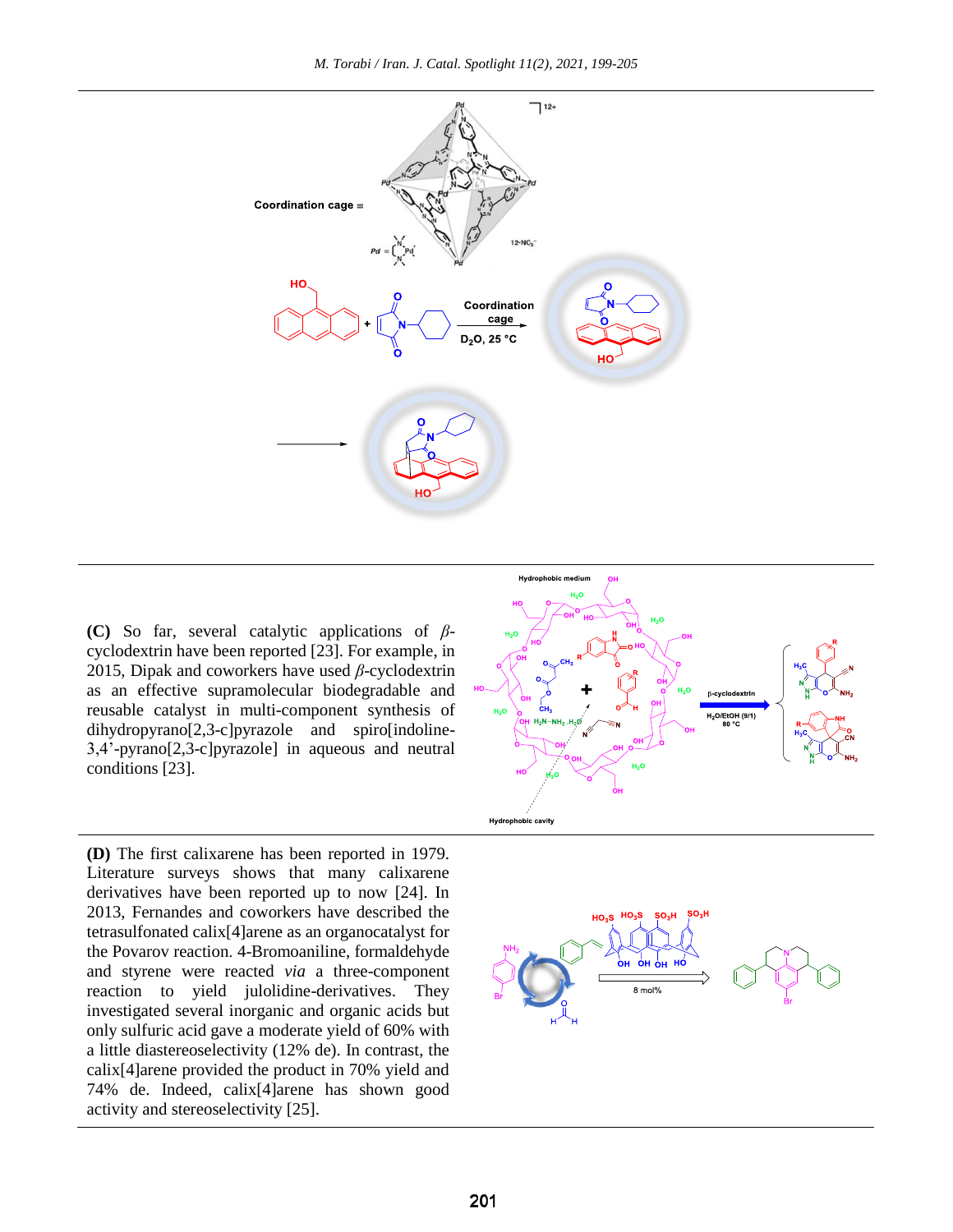**(E)** The hexameric resorcinarene capsule has been reported by Atwood in 1997. This capsule has an exceptional catalytic performance. It's inner cavity can provide a unique environment which efficiently catalyzed organic reactions [26]. There are different abilities for hexameric resorcinarene capsule. This capsule has a good substrate selectivity and can stabilize the transition states and the intermediates by secondary interactions. Finally, it's ability has been considered in hydrogen bonding catalysts [26]. For example, the intramolecular hydroalkoxylation of hydroxyolefins has been investigated in the presence of hexameric resorcinarene capsule or TfOH. In the presence of capsule, high selectivity and conversion (92%) has been obtained. While, the larger alcohol showed a lower conversion (8%) [27].



**(F)** In 2019, Yang and coworkers reported a watersoluble calix<sup>[4]</sup>carbazole which represents a unique property for the selective formation of hydrazone bond. It has a large hydrophobic cavity so that it is capable of encapsulating specific guests either in 1,3 alternative or in cone conformation. In this work, bishydrazone has been synthesized under physiological conditions using calix[4]carbazole and ratified a folded geometry and exhibited an intramolecular excimer emission. This molecule could serve as an AT-DNA selective ratiometric sensor [28].

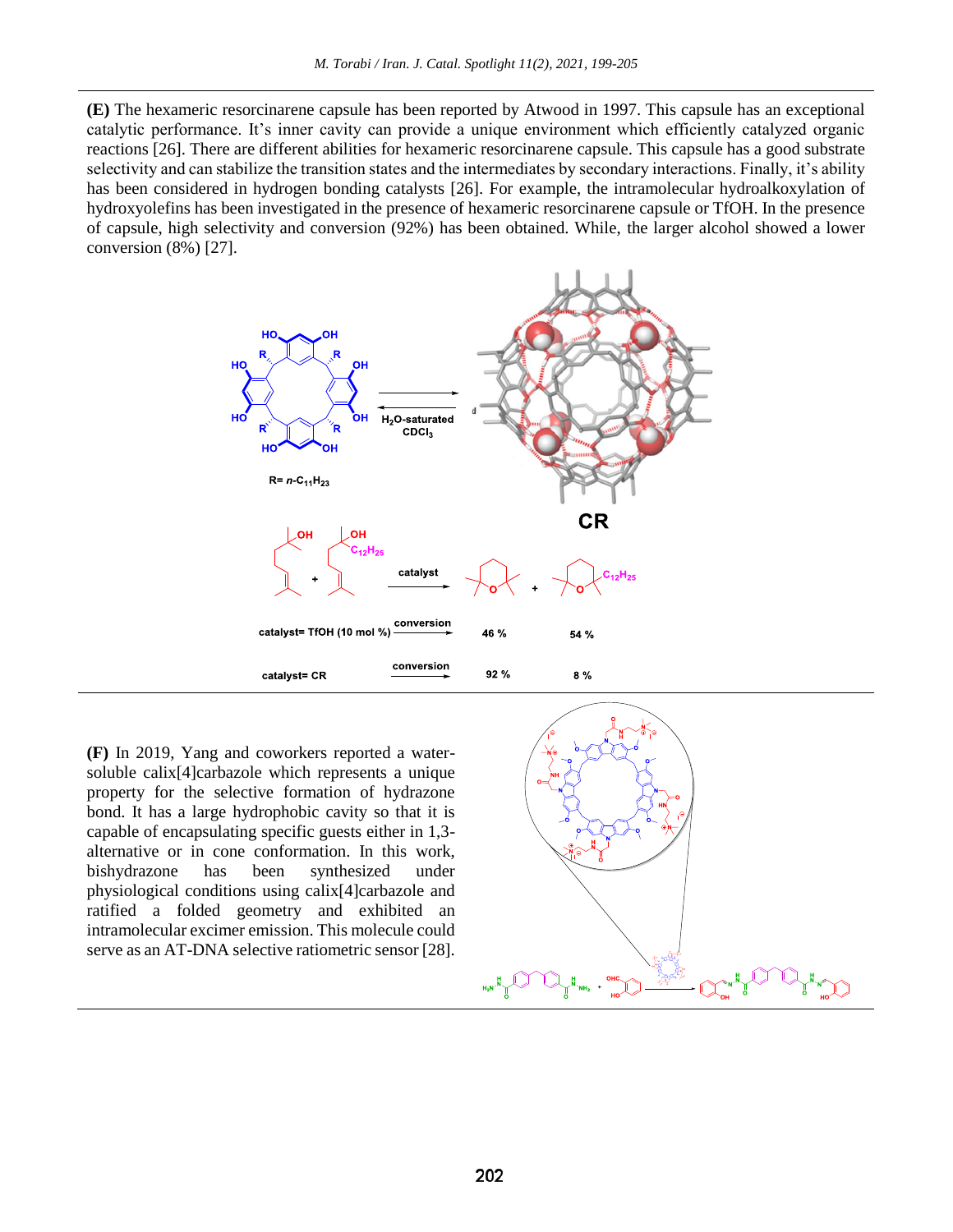**(G)** Most of Diels-Alder reactions have endo-selectivity due to secondary π-intractions. Nevertheless, supramolecular catalysis can provide a situation for exo-selectivity. Sanders and coworkers reported the trimeric porphyrin host that bimolecular Diels-Alder reaction has been substantially performed in its cavity. There is high stereoselectively by binding diene and dienophile within the cavity of a cyclic metalloporphyrin trimer. When two or three pyridine ligands are bound within the cavity host, their effective concentration is dramatically increased. In this case, exo-seletive Diels-Alder reaction has been accelerated which transition-state geometry matches the relative orientation of bound ligands [29].



**(H)** Yilmaz and coworkers developed calix[4]arene based organocatalysts which have two proline-units with hydrazone-linkages. They have investigated the aldol reaction of cyclohexanone with different aldehydes that could be carried out in water at room temperature. When calix[4]arene is used as a catalyst, excellent stereoselectivities is observed (up to 93% ee). In this study, the monomeric analogue has been shown significantly to lower stereoselectivity. This confirms that each of hydrophobic calixarene pocket or the bi-functional nature of catalyst has a significant effect in excellent stereo-induction [30].

**(I)** In 2002, Rebek and coworkers have reported a self-assembled cage with hydrogen-bonding and they applied the prepared structure as a catalyst for a 1,3 dipolar cycloaddition of phenylacetylene and phenyl azide. This cage is an encapsulated two guest molecules in a edge-toedge fashion. Efficiently, this self-assembling accelerates the cyclo-addition reactions in synthesis of triazoles. The observed rate acceleration can be attributed to the effective concentration within the cavity. Moreover, there is size-selectivity in this situation and for larger azides, good results are not observed [31].



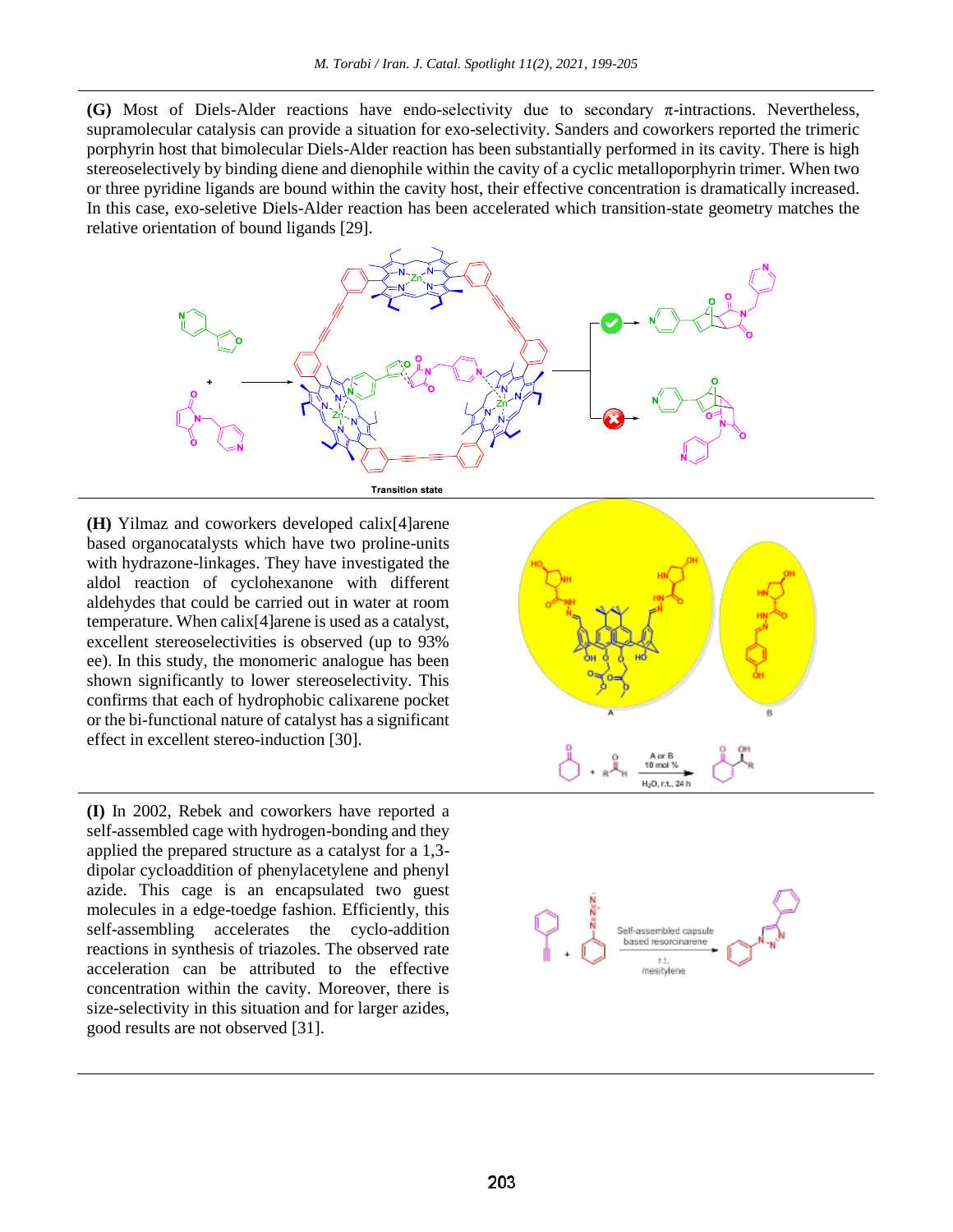**(J)** In 2018, Rebek and coworkers investigated the acid-functionalized resorcinarene. Cyclohexanecarboxylic acid is linked to resorcinarene-backbone and this system has been applied for the catalytic cyclization of epoxy-alcohols. Activation of epoxide by the carboxylic acid lead to intramolecular cyclization to the corresponding furane. The speed of reaction in mesitylene as a solvent is better than  $CH_2Cl_2$ . In the presence of 10 mol%  $CH_2Cl_2$ , there is a competing guest for the resocinarene cavity and this slows down the reaction [32].

## **References**

[1] J. M. Lehn, Chem. Soc. Rev., 36 (2007) 151-160. [2] I. V. Kolesnichenko, E. V. Anslyn, Chem. Soc. Rev., 46 (2017) 2385-2390.

[3] B. A. Moyer, J. F. Birdwell, P. V. Bonnesen, L. H. Delmau, K.Gloe, (2005). Macrocyclic Chemistry: Current Trends and Future Perspectives. Netherlands: Springer.

[4] B. Wang, E. V. Anslyn, (2011). Chemosensors: principles, strategies, and applications (Vol. 15). John Wiley & Sons.

[5] a) M. Ikeda, Bull. Chem. Soc. Jpn., 86 (2013) 10- 24; b) A. Priimagi, G. Cavallo, P. Metrangolo, G. Resnati, Acc. Chem. Res., 46 (2013) 2686- 2695.

[6] S. Erbas-Cakmak, D. A. Leigh, C. T. McTernan, A. L. Nussbaumer, Chem. Rev., 115 (2015) 10081- 10206.

[7] Q. Q. Wang, Handbook of Macrocyclic Supramolecular Assembly, (2020) 829-875.

[8] D. Kauerhof, J. Niemeyer, ChemPlusChem, 85 (2020) 889-899.

[9] M. Mastalerz, Acc. Chem. Res., 51(2018) 2411- 2422.

[10] E. Alvira, C. Cativiela, J. García, J. Mayoral, Tetrahed. Lett., 36 (1995) 2129-2132.

[11] S. P. Kim, A. G. Leach, K. N. Houk, J. Org. Chem., 67 (2002) 4250-4260.

[12] V. Luzhkov, J. Åqvist, Chem. Phys. Lett., 302 (1999) 267-272.

[13] G. Hattori, T. Hori, Y. Miyake and Y. Nishibayashi, J. Am. Chem. Soc., 129 (2007) 12930- 12931.

[14] Y. Li, Y. Feng, Y. M. He, F. Chen, J. Pan, Q. H. Fan, Tetrahedron. Lett., 49 (2008) 2878-2881.



[15] Y. Suzaki, K. Shimada, E. Chihara, T. Saito, Y. Tsuchido, K. Osakada, Org. Lett., 13 (2011) 3774- 3777.

[16] Q. Q. Wang, (2020). Handbook of Macrocyclic Supramolecular Assembly, 829-875.

[17] Y. Fang, J. A. Powell, E. Li, Q. Wang, Z. Perry, A. Kirchon, X. Yang, Z. Xiao, C. Zho, L. Zhang, F. Huang, H. C. Zhou, Chem. Soc. Rev., 48 (2019) 4707-4730.

[18] T. Hasell, A. I. Cooper, Nat. Rev. Mater., 1 (2016) 11-14.

[19] A. Pappalardo, R. Puglisi, G. Trusso Sfrazzetto, Catalysts, 9 (2019) 630-651.

[20] Y. Voloshin, I. Belaya, R. Krämer, In The Encapsulation Phenomenon. Springer, Cham (2016) 499-523.

[21] P. Sarkar, S. Sarkar, P. Ghosh, Beilstein J. Org. Chem., 15 (2019) 1505-1514.

[22] M. Yoshizawa, M. Tamura, M. Fujita, Science, 312 (2006) 251-254.

[23] Y. A. Tayade, S. A. Padvi, Y. B. Wagh, D. S. Dalal, Tetrahedron Lett., 56 (2015) 2441-2447.

[24] D. Kauerhof, J. Niemeyer, ChemPlusChem, 85 (2020) 889-899.

[25] J. Simões, Â. de Fátima, A. Sabino, F. Aquino, D. Leite, L. C. Barbosa, S. Fernandes, Org. Biomol. Chem., 29 (2013) 5069-5073.

[26] C. Gaeta, C. Talotta, M. De Rosa, P. La Manna, A. Soriente, P. Neri, Chem. Eur., 25 (2019) 4899- 4913.

[27] L. Catti, K. Tiefenbacher, Chem Commun, 51 (2015) 892-894.

[28] Z. Shu, Y. Chen, H. Yu, X. Liao, C. Liu, H. Tang, S. Li, P. Yang, Chem Commun, 55 (2019) 5491- 5494.